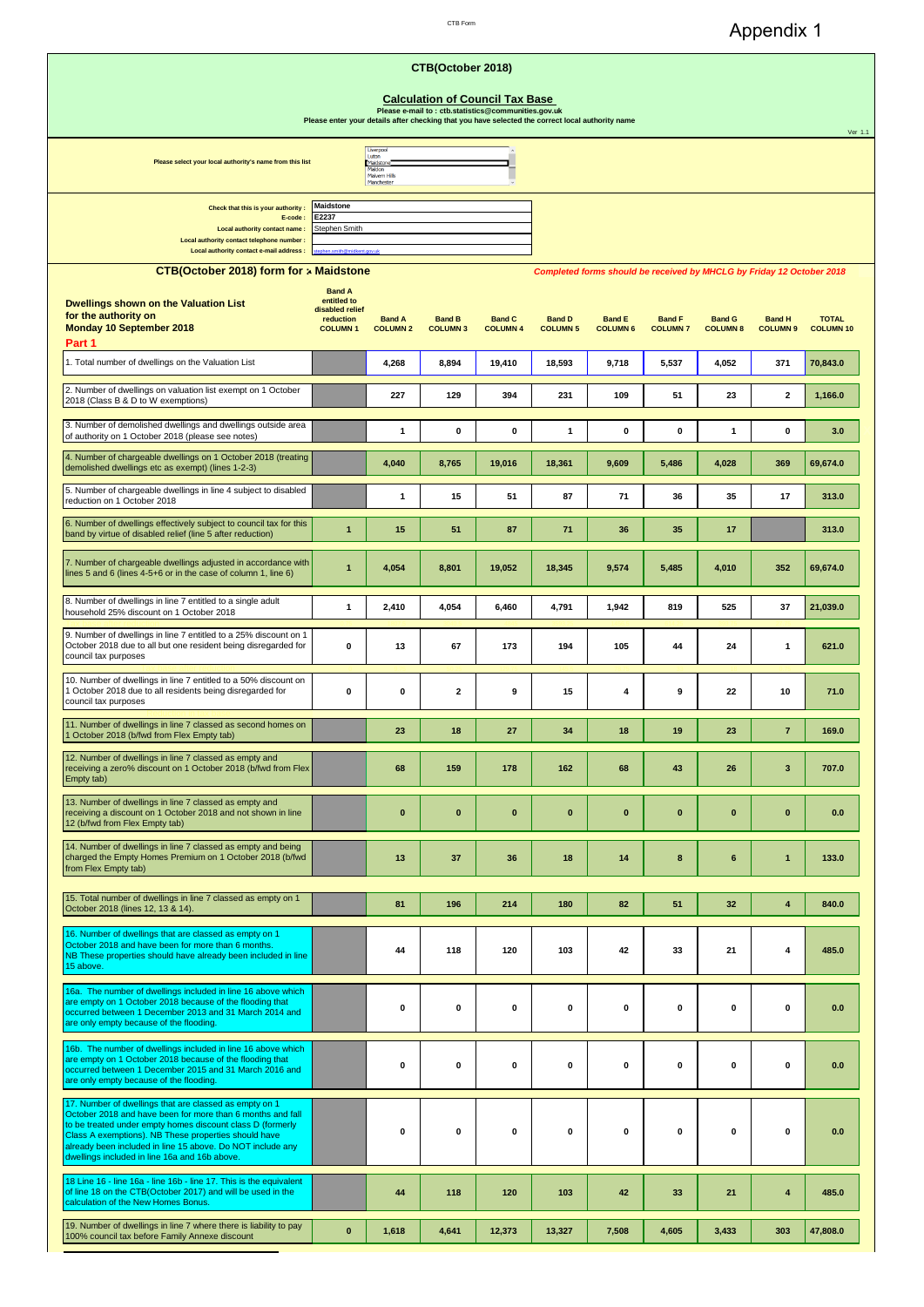|                                                                                                                                     |     |         | CTB(October 2018) |                                                                                                |                                                                                                  |          |         |         |       |          |
|-------------------------------------------------------------------------------------------------------------------------------------|-----|---------|-------------------|------------------------------------------------------------------------------------------------|--------------------------------------------------------------------------------------------------|----------|---------|---------|-------|----------|
|                                                                                                                                     |     |         |                   | <b>Calculation of Council Tax Base</b><br>Please e-mail to : ctb.statistics@communities.gov.uk |                                                                                                  |          |         |         |       |          |
|                                                                                                                                     |     |         |                   |                                                                                                | Please enter your details after checking that you have selected the correct local authority name |          |         |         |       | Ver 1.1  |
| 20. Number of dwellings in line 7 that are assumed to be<br>subject to a discount or a premium before Family Annexe<br>discount     |     | 2,436   | 4,160             | 6,679                                                                                          | 5,018                                                                                            | 2,066    | 880     | 577     | 49    | 21,866.0 |
| 21. Reduction in taxbase as a result of the Family Annexe<br>discount (b/fwd from Family Annexe tab)                                | 0.0 | 15.5    | 5.0               | 3.5                                                                                            | 1.0                                                                                              | 1.0      | 0.0     | 0.0     | 0.0   | 26.0     |
| 22. Number of dwellings equivalents after applying discounts<br>and premiums to calculate taxbase                                   | 0.8 | 3,439.3 | 7,783.3           | 17,403.3                                                                                       | 17,099.3                                                                                         | 9,065.8  | 5,268.8 | 3,864.8 | 338.0 | 64,263.0 |
| 23. Ratio to band D                                                                                                                 | 5/9 | 6/9     | 7/9               | 8/9                                                                                            | 9/9                                                                                              | 11/9     | 13/9    | 15/9    | 18/9  |          |
| 24. Total number of band D equivalents<br>(to 1 decimal place) (line 22 x line 23)                                                  | 0.4 | 2,292.8 | 6,053.6           | 15,469.6                                                                                       | 17,099.3                                                                                         | 11,080.4 | 7,610.4 | 6,441.3 | 676.0 | 66,723.8 |
| (25. Number of band D equivalents of contributions in lieu (in respect of Class O exempt dwellings) in 2018-19 (to 1 decimal place) |     |         |                   |                                                                                                |                                                                                                  |          |         |         | 196.0 |          |
| 26. Tax base (to 1 decimal place) (line 24 col 10 + line 25)                                                                        |     |         |                   |                                                                                                |                                                                                                  |          |         |         |       | 66,919.8 |